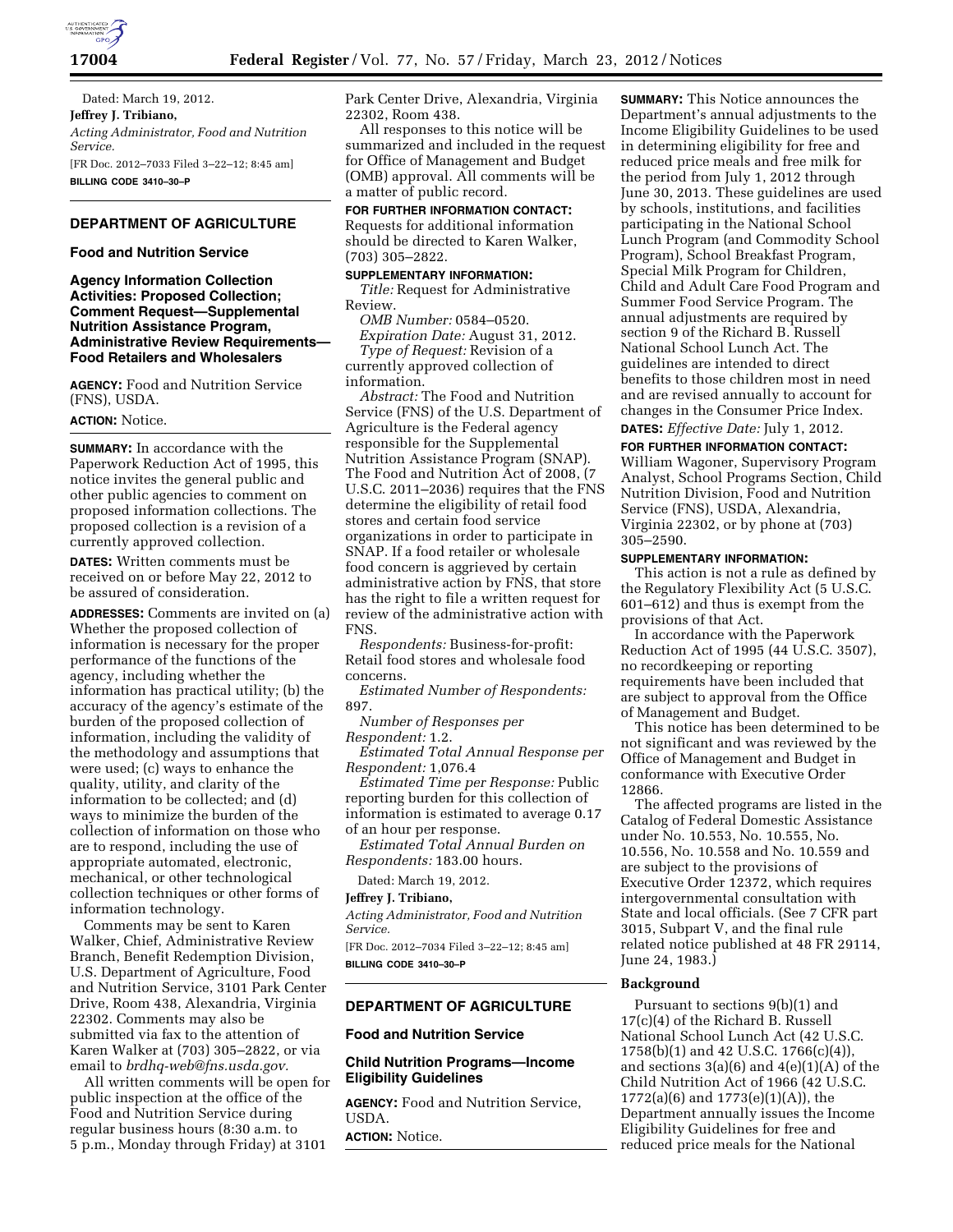School Lunch Program (7 CFR part 210), the Commodity School Program (7 CFR part 210), School Breakfast Program (7 CFR part 220), Summer Food Service Program (7 CFR part 225) and Child and Adult Care Food Program (7 CFR part 226) and the guidelines for free milk in the Special Milk Program for Children (7 CFR part 215). These eligibility guidelines are based on the Federal income poverty guidelines and are stated by household size. The guidelines are used to determine eligibility for free and reduced price meals and free milk in accordance with applicable program rules.

### **Definition of Income**

In accordance with the Department's policy as provided in the Food and Nutrition Service publication *Eligibility Manual for School Meals,* ''income,'' as the term is used in this Notice, means income before any deductions such as income taxes, Social Security taxes, insurance premiums, charitable contributions and bonds. It includes the following: (1) Monetary compensation for services, including wages, salary, commissions or fees; (2) net income from nonfarm self-employment; (3) net income from farm self-employment; (4) Social Security; (5) dividends or interest on savings or bonds or income from estates or trusts; (6) net rental income; (7) public assistance or welfare

payments; (8) unemployment compensation; (9) government civilian employee or military retirement, or pensions or veterans payments; (10) private pensions or annuities; (11) alimony or child support payments; (12) regular contributions from persons not living in the household; (13) net royalties; and (14) other cash income. Other cash income would include cash amounts received or withdrawn from any source including savings, investments, trust accounts and other resources that would be available to pay the price of a child's meal.

'Income," as the term is used in this Notice, does *not* include any income or benefits received under any Federal programs that are excluded from consideration as income by any statutory prohibition. Furthermore, the value of meals or milk to children shall not be considered as income to their households for other benefit programs in accordance with the prohibitions in section 12(e) of the Richard B. Russell National School Lunch Act and section 11(b) of the Child Nutrition Act of 1966 (42 U.S.C. 1760(e) and 1780(b)).

### **The Income Eligibility Guidelines**

The following are the Income Eligibility Guidelines to be effective from July 1, 2012 through June 30, 2013. The Department's guidelines for free meals and milk and reduced price meals

were obtained by multiplying the year 2012 Federal income poverty guidelines by 1.30 and 1.85, respectively, and by rounding the result upward to the next whole dollar. This Notice displays only the annual Federal poverty guidelines issued by the Department of Health and Human Services because the monthly and weekly Federal poverty guidelines are not used to determine the Income Eligibility Guidelines. The chart details the free and reduced price eligibility criteria for monthly income, income received twice monthly (24 payments per year), income received every two weeks (26 payments per year) and weekly income.

Income calculations are made based on the following formulas: Monthly income is calculated by dividing the annual income by 12; twice monthly income is computed by dividing annual income by 24; income received every two weeks is calculated by dividing annual income by 26; and weekly income is computed by dividing annual income by 52. All numbers are rounded upward to the next whole dollar. The numbers reflected in this notice for a family of four in the 48 contiguous states, the District of Columbia, Guam and the territories represent an increase of 3.1% over last year's level for a family of the same size.